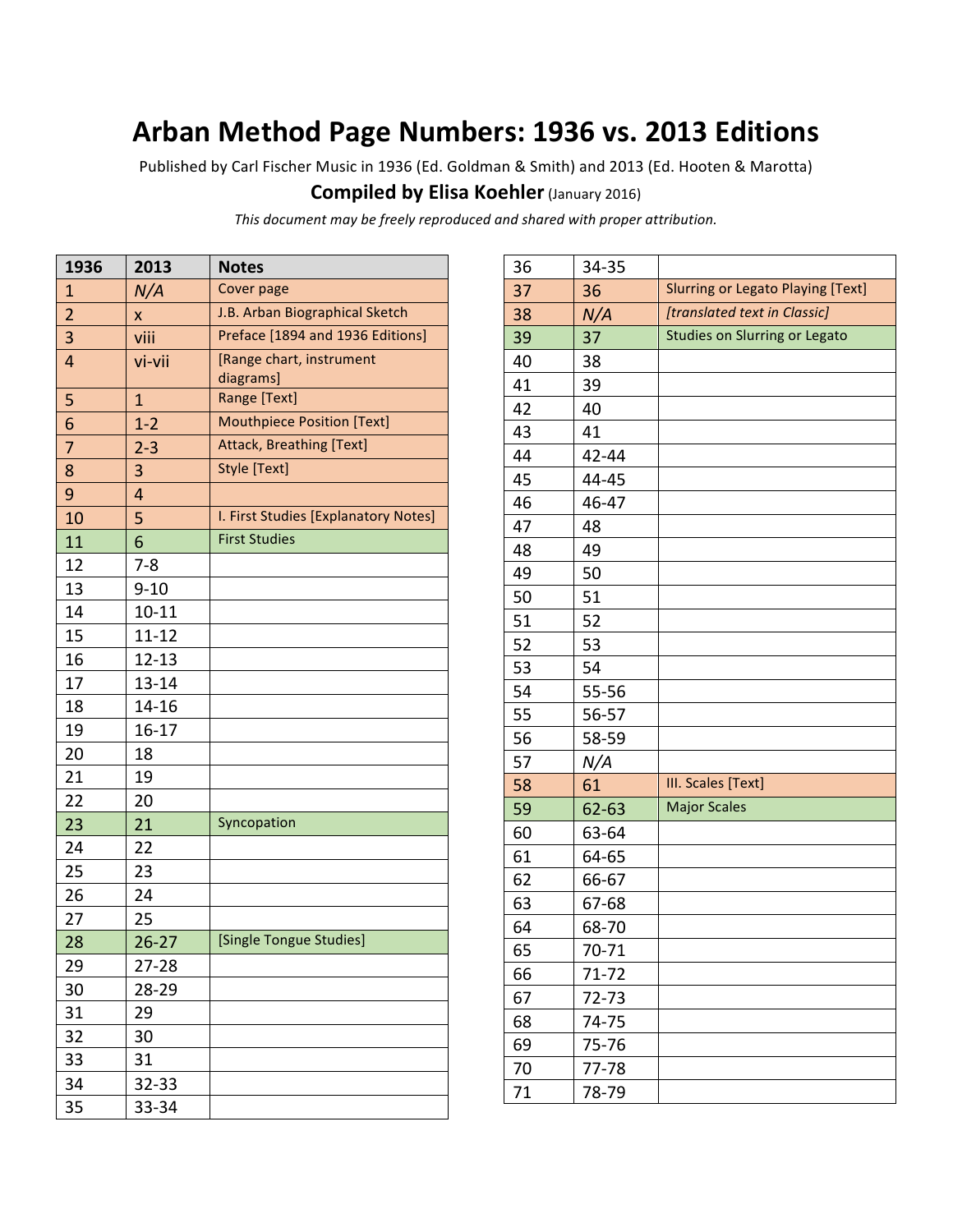| 1936 | 2013    | <b>Notes</b>                             |
|------|---------|------------------------------------------|
| 72   | 80      |                                          |
| 73   | 81-82   |                                          |
| 74   | 82-83   |                                          |
| 75   | 83-84   | <b>Minor Scales</b>                      |
| 76   | 85      | <b>Chromatic Scales</b>                  |
| 77   | 86      |                                          |
| 78   | 87-88   |                                          |
| 79   | 88-90   |                                          |
| 80   | 90-91   | <b>Chromatic Triplets</b>                |
| 81   | 91-92   |                                          |
| 82   | 92-93   |                                          |
| 83   | 93-94   |                                          |
| 84   | 94-95   |                                          |
| 85   | 95-96   |                                          |
| 86   | 96-97   |                                          |
| 87   | 98      | <b>Explanation of Grace Notes [Text]</b> |
| 88   | 98-99   |                                          |
| 89   | 99      |                                          |
| 90   | 99      |                                          |
| 91   | 100-101 | Preparatory Studies for the Turn         |
| 92   | 102-103 |                                          |
| 93   | 104-105 |                                          |
| 94   | 106-107 |                                          |
| 95   | 107-108 |                                          |
| 96   | 108-109 |                                          |
| 97   | 110-111 |                                          |
| 98   | 111-112 |                                          |
| 99   | 113-114 | The Gruppetto [Turn]                     |
| 100  | 114-115 |                                          |
| 101  | 115-116 |                                          |
| 102  | 117-118 |                                          |
| 103  | 118-119 |                                          |
| 104  | 119-120 | The Double Appoggiatura                  |
| 105  | 120-121 |                                          |
| 106  | 121-122 |                                          |
| 107  | 122-123 | The Simple [Long] Appoggiatura           |
| 108  | 123-124 | The Short Appoggiatura                   |
| 109  | 125-126 |                                          |
| 110  | 126-127 | The Portamento                           |
| 111  | 128     | The Trill (or Shake)                     |
| 112  | 129-130 |                                          |
| 113  | 130-131 |                                          |
| 114  | 132     |                                          |
| 115  | 133     |                                          |

| 116 | 134     |                                     |
|-----|---------|-------------------------------------|
| 117 | 135     |                                     |
| 118 | 136     |                                     |
| 119 | 137     |                                     |
| 120 | 138     | The Mordent (or Passing Shake)      |
| 121 | 139-140 |                                     |
| 122 | 140-141 |                                     |
| 123 | 143     | Intervals, etc. [Text]              |
| 124 | 143     |                                     |
| 125 | 144     | Intervals                           |
| 126 | 145     |                                     |
| 127 | 146-147 |                                     |
| 128 | 148-149 |                                     |
| 129 | 150-151 |                                     |
| 130 | 152-153 |                                     |
| 131 | 154-155 | <b>Broken Octaves and Tenths</b>    |
| 132 | 155-156 | <b>Triplets</b>                     |
| 133 | 157-158 |                                     |
| 134 | 158-159 |                                     |
| 135 | 159-160 |                                     |
| 136 | 160-161 |                                     |
| 137 | 162-163 | <b>Exercises on Sixteenth Notes</b> |
| 138 | 163-164 |                                     |
| 139 | 165-166 |                                     |
| 140 | 166-168 |                                     |
| 141 | 168-169 |                                     |
| 142 | 170     | <b>Major and Minor Arpeggios</b>    |
| 143 | 171     |                                     |
| 144 | 172-173 |                                     |
| 145 | 174-175 |                                     |
| 146 | 176-177 |                                     |
| 147 | 178     | <b>Dominant Seventh Arpeggios</b>   |
| 148 | 179-180 |                                     |
| 149 | 181-182 | <b>Diminished Seventh Arpeggios</b> |
| 150 | 183-184 |                                     |
| 151 | 184-185 |                                     |
| 152 | 186-187 | Cadenzas                            |
| 153 | 188     | <b>Tonguing [Text]</b>              |
| 154 | 188     |                                     |
| 155 | 189     | <b>Triple Tonguing</b>              |
| 156 | 190     |                                     |
| 157 | 191     |                                     |
| 158 | 192     |                                     |
| 159 | 193     |                                     |
| 160 | 194     |                                     |
|     |         |                                     |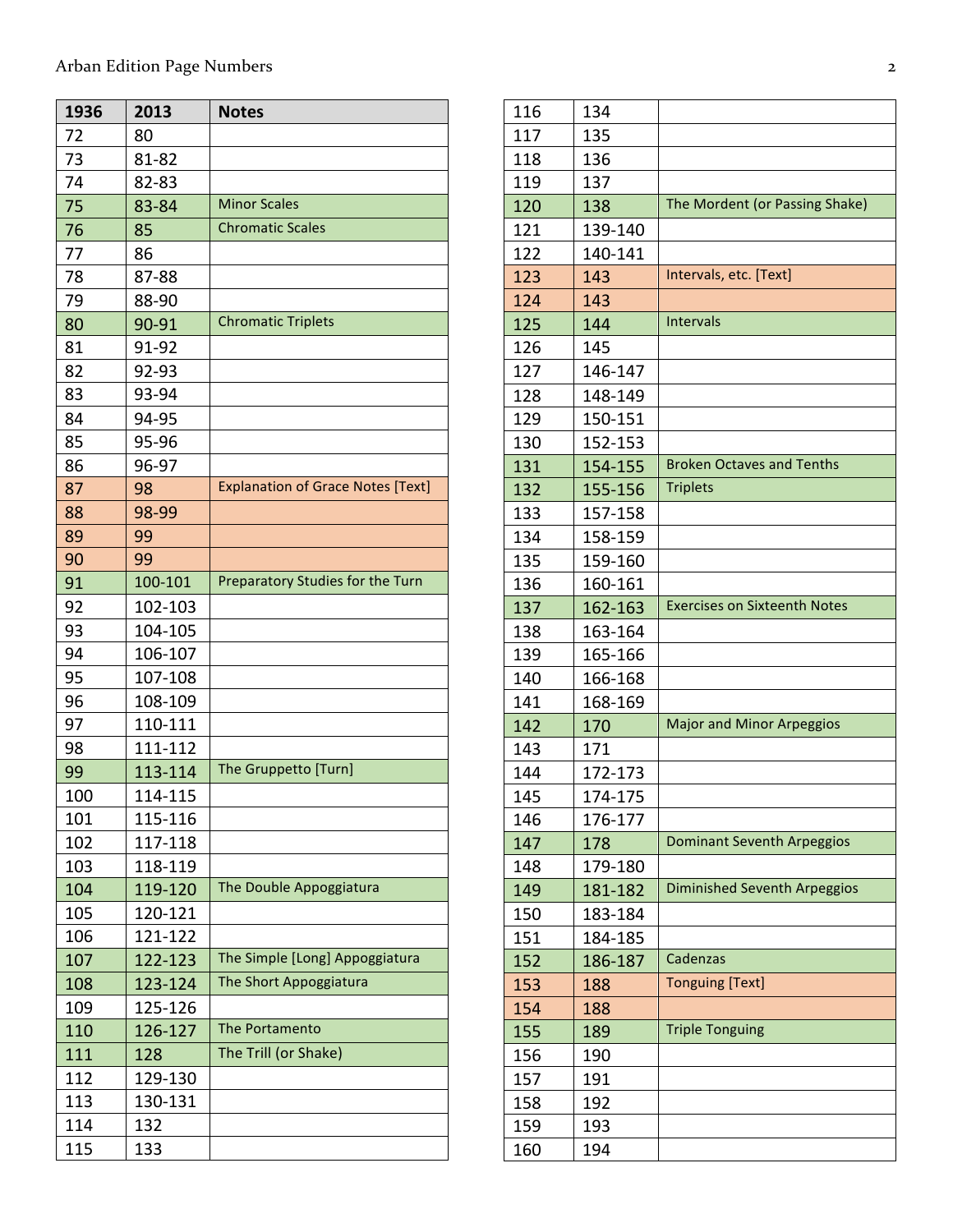## Arban Edition Page Numbers 3

| 1936 | 2013    | <b>Notes</b>                      |
|------|---------|-----------------------------------|
| 161  | 195     |                                   |
| 162  | 196-197 |                                   |
| 163  | 198-199 |                                   |
| 164  | 200-201 |                                   |
| 165  | 202-203 |                                   |
| 166  | 203-204 |                                   |
| 167  | 204-205 |                                   |
| 168  | 205-206 |                                   |
| 169  | 206-207 |                                   |
| 170  | 207-208 |                                   |
| 171  | 208-209 |                                   |
| 172  | 209-210 |                                   |
| 173  | 210-211 |                                   |
| 174  | 212-213 |                                   |
| 175  | 214     | <b>Double Tonguing</b>            |
| 176  | 215     |                                   |
| 177  | 216     |                                   |
| 178  | 217-218 |                                   |
| 179  | 218-219 |                                   |
| 180  | 219-220 |                                   |
| 181  | 220-221 |                                   |
| 182  | 222-223 |                                   |
| 183  | 223-224 | The Slur and Double Tonguing      |
| 184  | 224-225 |                                   |
| 185  | 225-226 |                                   |
| 186  | 226-227 |                                   |
| 187  | 227-228 |                                   |
| 188  | 229     | <b>Fanfare [Trumpet] Tonguing</b> |
| 189  | 230     |                                   |
| 190  | 231     |                                   |
| 191  | 232     | The Art of Phrasing               |
| 192  | 233     |                                   |
| 193  | 234-235 |                                   |
| 194  | 235-236 |                                   |
| 195  | 236-237 |                                   |
| 196  | 238-239 |                                   |
| 197  | 239-240 |                                   |
| 198  | 240-241 |                                   |
| 199  | 242     |                                   |
| 200  | 243-244 |                                   |
| 201  | 245-246 |                                   |
| 202  | 246-247 |                                   |
| 203  | 248-249 |                                   |
| 204  | 249-250 |                                   |

| 205<br>250-251<br>206<br>252-253<br>207<br>253-254<br>208<br>255-256<br>256-257<br>209<br>210<br>258-259<br>211<br>259-260<br>212<br>261-262<br>213<br>262-263<br>214<br>264<br>215<br>265-266<br>216<br>267<br>217<br>268-269<br>218<br>270<br>219<br>271-272<br>220<br>272-273<br>221<br>274-275<br>222<br>275-276<br>223<br>277-278<br>224<br>278-279 |  |
|----------------------------------------------------------------------------------------------------------------------------------------------------------------------------------------------------------------------------------------------------------------------------------------------------------------------------------------------------------|--|
|                                                                                                                                                                                                                                                                                                                                                          |  |
|                                                                                                                                                                                                                                                                                                                                                          |  |
|                                                                                                                                                                                                                                                                                                                                                          |  |
|                                                                                                                                                                                                                                                                                                                                                          |  |
|                                                                                                                                                                                                                                                                                                                                                          |  |
|                                                                                                                                                                                                                                                                                                                                                          |  |
|                                                                                                                                                                                                                                                                                                                                                          |  |
|                                                                                                                                                                                                                                                                                                                                                          |  |
|                                                                                                                                                                                                                                                                                                                                                          |  |
|                                                                                                                                                                                                                                                                                                                                                          |  |
|                                                                                                                                                                                                                                                                                                                                                          |  |
|                                                                                                                                                                                                                                                                                                                                                          |  |
|                                                                                                                                                                                                                                                                                                                                                          |  |
|                                                                                                                                                                                                                                                                                                                                                          |  |
|                                                                                                                                                                                                                                                                                                                                                          |  |
|                                                                                                                                                                                                                                                                                                                                                          |  |
|                                                                                                                                                                                                                                                                                                                                                          |  |
|                                                                                                                                                                                                                                                                                                                                                          |  |
|                                                                                                                                                                                                                                                                                                                                                          |  |
|                                                                                                                                                                                                                                                                                                                                                          |  |
| 225<br>279-280                                                                                                                                                                                                                                                                                                                                           |  |
| 226<br>280-281                                                                                                                                                                                                                                                                                                                                           |  |
| 227<br>282                                                                                                                                                                                                                                                                                                                                               |  |
| 228<br>283-284                                                                                                                                                                                                                                                                                                                                           |  |
| 229<br>284-285                                                                                                                                                                                                                                                                                                                                           |  |
| 230<br>285-286                                                                                                                                                                                                                                                                                                                                           |  |
| 231<br>287-288                                                                                                                                                                                                                                                                                                                                           |  |
| 232<br>288-289                                                                                                                                                                                                                                                                                                                                           |  |
| 233<br>289-290                                                                                                                                                                                                                                                                                                                                           |  |
| 234<br>291-292                                                                                                                                                                                                                                                                                                                                           |  |
| 235<br>292-293                                                                                                                                                                                                                                                                                                                                           |  |
| 236<br>294                                                                                                                                                                                                                                                                                                                                               |  |
| 237<br>295                                                                                                                                                                                                                                                                                                                                               |  |
| 238<br>296-297                                                                                                                                                                                                                                                                                                                                           |  |
| 239<br>297-298                                                                                                                                                                                                                                                                                                                                           |  |
| 240<br>299-300                                                                                                                                                                                                                                                                                                                                           |  |
| 241<br>300-301                                                                                                                                                                                                                                                                                                                                           |  |
| 242<br>302                                                                                                                                                                                                                                                                                                                                               |  |
| 243<br>303                                                                                                                                                                                                                                                                                                                                               |  |
| 244<br>304                                                                                                                                                                                                                                                                                                                                               |  |
| 245<br>305                                                                                                                                                                                                                                                                                                                                               |  |
| <b>68 Duets</b><br>246<br>306                                                                                                                                                                                                                                                                                                                            |  |
| 247<br>307                                                                                                                                                                                                                                                                                                                                               |  |
| 248<br>308                                                                                                                                                                                                                                                                                                                                               |  |
| 249<br>309                                                                                                                                                                                                                                                                                                                                               |  |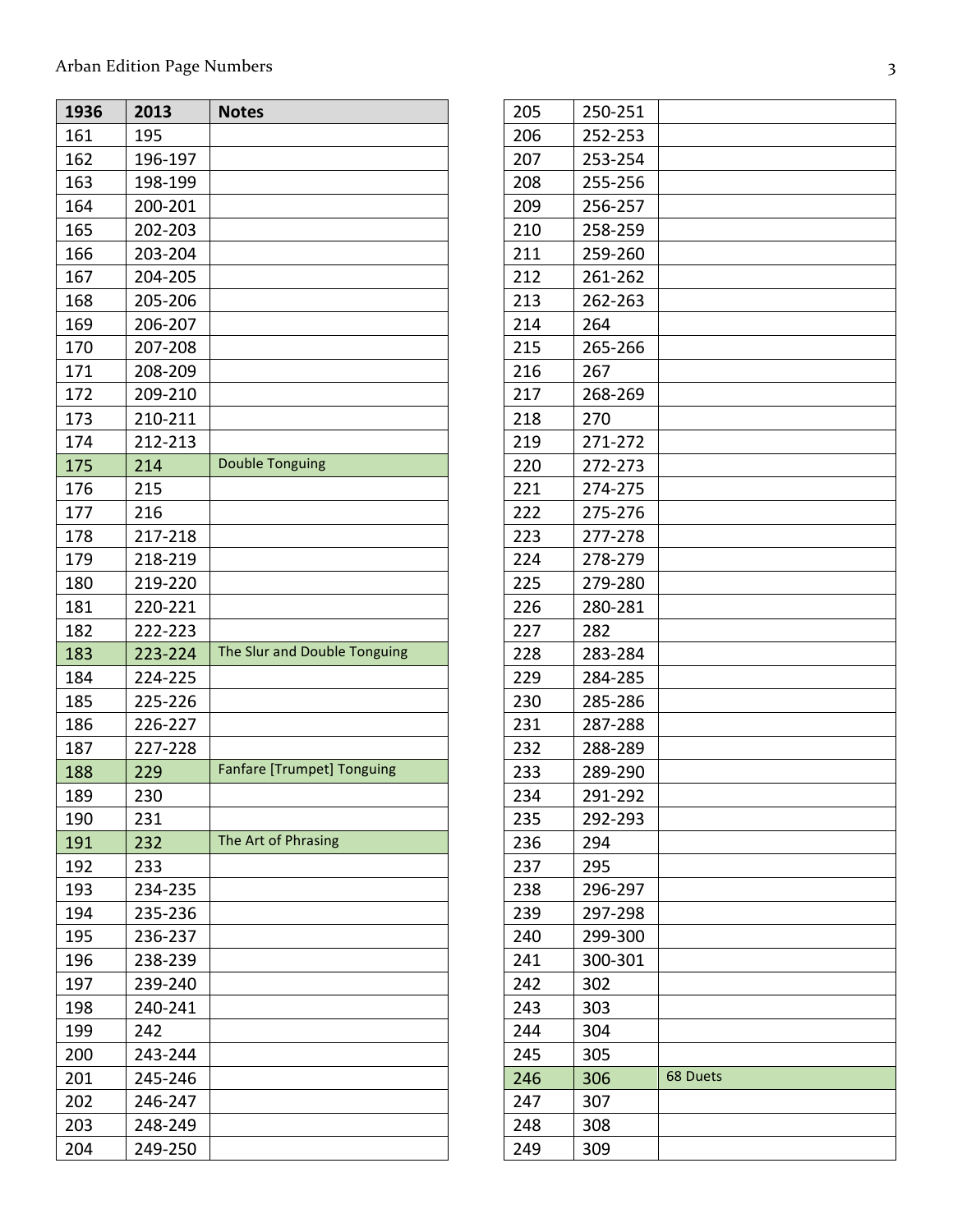## Arban Edition Page Numbers 4

| 1936 | 2013    | <b>Notes</b>                               |
|------|---------|--------------------------------------------|
| 250  | 310     |                                            |
| 251  | 311     |                                            |
| 252  | 312     |                                            |
| 253  | 313     |                                            |
| 254  | 314-315 |                                            |
| 255  | 315-316 |                                            |
| 256  | 316-317 |                                            |
| 257  | 318     |                                            |
| 258  | 319     |                                            |
| 259  | 320     |                                            |
| 260  | 321-322 |                                            |
| 261  | 322-323 |                                            |
| 262  | 324-325 |                                            |
| 263  | 325-326 |                                            |
| 264  | 327     |                                            |
| 265  | 328     |                                            |
| 266  | 329     |                                            |
| 267  | 330     |                                            |
| 268  | 331-332 |                                            |
| 269  | 332-334 |                                            |
| 270  | 334-335 |                                            |
| 271  | 336     |                                            |
| 272  | 337     |                                            |
| 273  | 338     |                                            |
| 274  | 339     |                                            |
| 275  | 340     |                                            |
| 276  | 341     |                                            |
| 277  | 342     |                                            |
| 278  | 343     |                                            |
| 279  | 344     |                                            |
| 280  | 345     |                                            |
| 281  | 346     |                                            |
| 282  | 347     |                                            |
| 283  | N/A     | <b>Characteristic Studies [Title Page]</b> |
| 284  | 349     | <b>Characteristic Studies [Text]</b>       |
| 285  | 350-351 | 14 Characteristic Studies                  |
| 286  | 352-353 |                                            |
| 287  | 354-355 |                                            |
| 288  | 356-357 |                                            |
| 289  | 358-359 |                                            |
| 290  | 360-361 |                                            |
| 291  | 362-363 |                                            |
| 292  | 364-365 |                                            |
| 293  | 366-367 |                                            |

| 294 | 368-369 |                                  |
|-----|---------|----------------------------------|
| 295 | 370-371 |                                  |
| 296 | 372-373 |                                  |
| 297 | 374-375 |                                  |
| 298 | 376     |                                  |
| 299 | 377     |                                  |
| 300 | 378     | 12 Celebrated Fantasies [List]   |
| 301 | 379     | On Beatrice di Tenda             |
| 302 | 380     |                                  |
| 303 | 381     |                                  |
| 304 | 382     |                                  |
| 305 | 383     | On Actéon                        |
| 306 | 384     |                                  |
| 307 | 385     |                                  |
| 308 | 386     |                                  |
| 309 | 387     | Fantasie Brilliante              |
| 310 | 388     |                                  |
| 311 | 389     |                                  |
| 312 | 390     |                                  |
| 313 | 391     | On a Tyrolean Song               |
| 314 | 392     |                                  |
| 315 | 393     |                                  |
| 316 | 394     |                                  |
| 317 | 395     | On "Vois-tu la neige qui brille" |
| 318 | 396     |                                  |
| 319 | 397     |                                  |
| 320 | 398     | Cavatina and Variations          |
| 321 | 399     |                                  |
| 322 | 400     |                                  |
| 323 | 401     | The Little Swiss Boy             |
| 324 | 402     |                                  |
| 325 | 403     |                                  |
| 326 | 404     |                                  |
| 327 | 405     | <b>Caprice and Variations</b>    |
| 328 | 406     |                                  |
| 329 | 407     |                                  |
| 330 | 408     |                                  |
| 331 | 409     | On a German Theme                |
| 332 | 410     |                                  |
| 333 | 411     |                                  |
| 334 | 412     |                                  |
| 335 | 413     | On a Theme by Weber              |
| 336 | 414     |                                  |
| 337 | 415     |                                  |
| 338 | 416     |                                  |